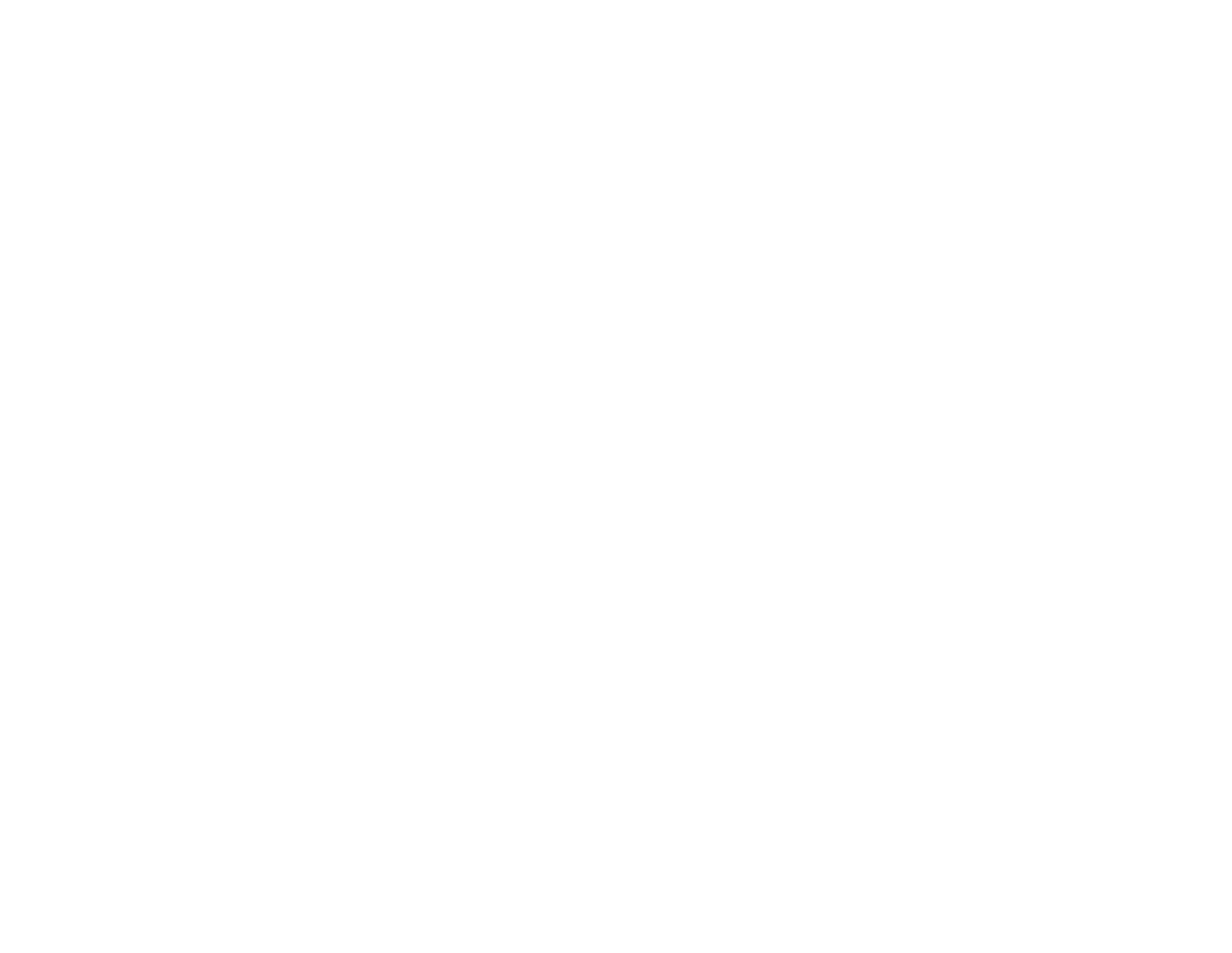# **Contents**

| Feeding Soul, Feeding Now                                     | 5  |
|---------------------------------------------------------------|----|
| In search of the primitivists $\dots \dots \dots \dots \dots$ | 6  |
| Ancient Ways? A Critique of Cultivation                       | 8  |
| Against Horticulture: the Origins of Civilization             | 10 |
| Delusions of collectivity                                     | 12 |
| The end of egalitarianism                                     | 13 |
| Sacred life versus the distant god/s                          | 15 |
| Sedentism, the War Machine                                    | 17 |
|                                                               | 19 |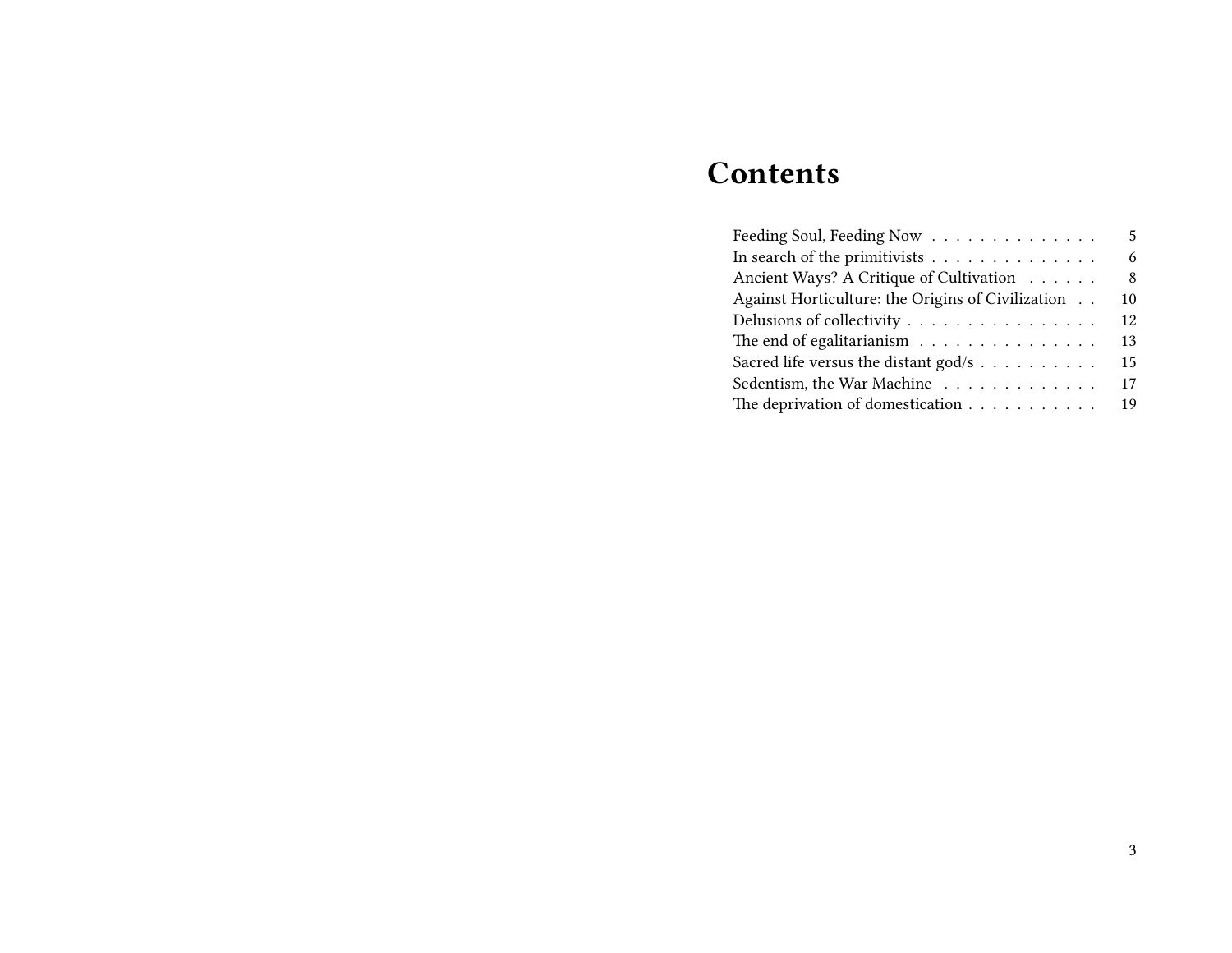was working fine before the civilized decided they knew how to manage it better.

While there are plenty of differences between Monsanto and Mesopotamia, we have to ask how much scale is and what does this imply. As human ecologist Paul Shepard stated: "The domestication of plants and animals was the first genetic engineering." The question that I would pose then, is what makes us think that another anthropocentric approach that's 'not as bad' will get us out of the mess that we're in now as W.H. seems to imply with her cheek turned towards human history.

The problems we are facing in the world right now are the consequences of a system that would just dig a deeper grave instead of get out of the hole. What W.H. is proposing here is looking back to an earlier stage which intrinsically carried many of the same deprivations that we have now. The issue is scale, there is no question of this, but what we should be doing is not looking to where alienation wasn't as bad, but to where it didn't exist: in the millions of years that humans have existed as foragers. If there is going to be an attempt to transcend civilization, it will lie in eliminating the complete alienation that comes through the world being treated as our garden, and once again see the world as it is. It has provided a plentitude of diverse options that no horticulturalist has been able to follow up on that had the same qualitative sustenance.

What I'm getting at is that the history of civilization has shown us that every effort humans have made to modify the world towards something they thought could be better has only led to catastrophe, and now that catastrophe has reached endemic proportions. If we are talking about planting, the hopes should be to undo some of what we've inflicted upon the earth, and that requires giving into the chaos that moves all life. Simply put, don't assume you know more than the earth, and if you do chose to plant, let it be a step towards allowing the earth to heal free of human conceptions of what works best.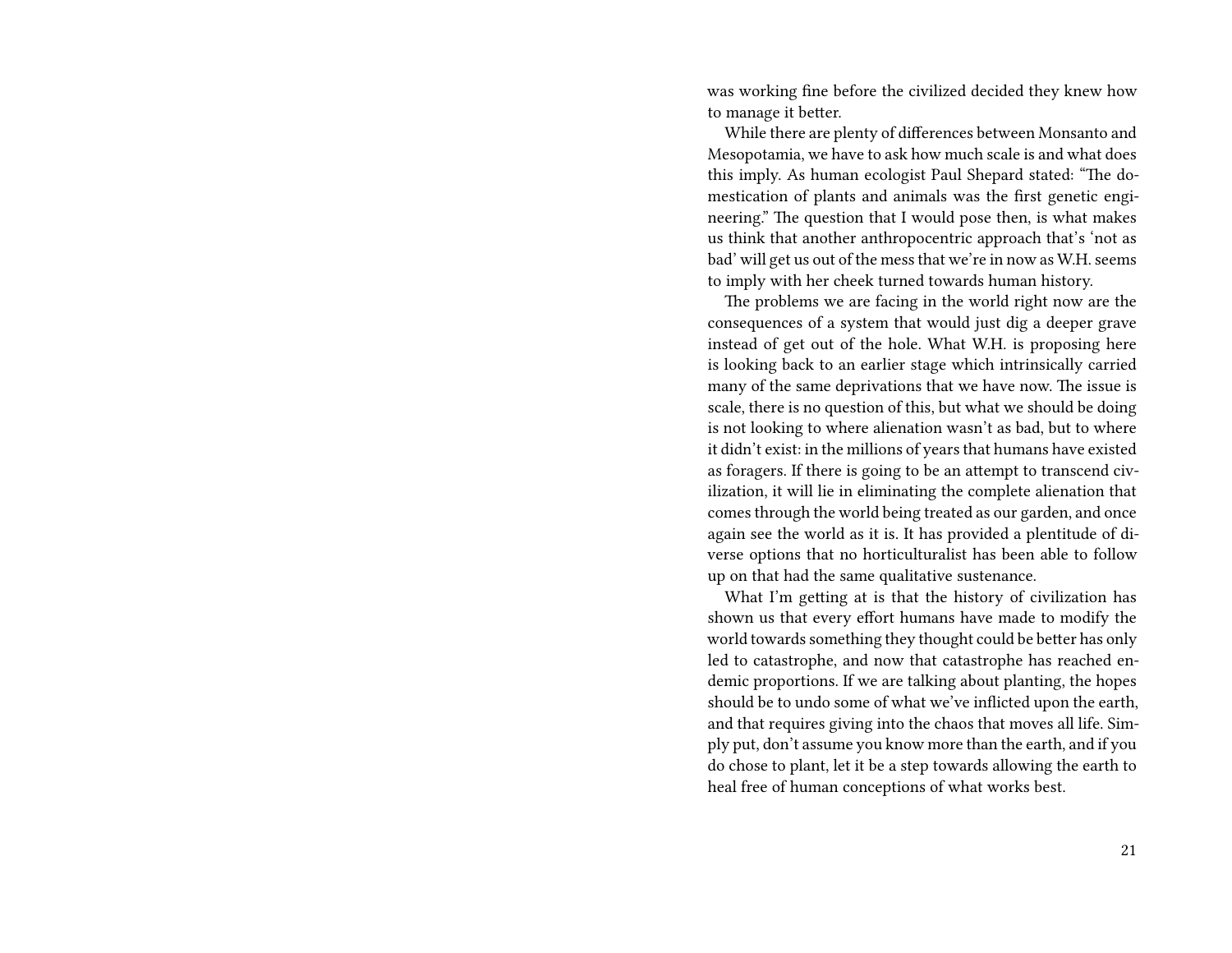details over mass agricultural societies, but the point remains: it's a matter of scale. W.H. takes some issue with the critique of domestication, which perhaps she isn't against, but the issue is beyond personal opinion. Domestication is an actuality that comes with cultivation and it applies to humans as much as the external world that is being brought under their dominion. My radical Webster's Dictionary defines domesticate as: "To train and adapt (an animal or plant) to live in a human environment and be of use to human beings" (I would modify 'human' with civilized). It is, by definition, anthropocentrism, much as all cultivation is essentially planning the world in a way that supposedly benefits humans.

W.H. takes no issue with domestication, although I know she has issue with anthropocentrism. Apparently her egocentric anthropocentrism comes for the need to help nature. She claims that while "hybrid seeds" are determined by the breeders, somehow "[o]pen-pollinated seeds defy this controlled approach"! Somehow domestication will save the world as these newly created seeds "are crucial to maintaining plant biodiversity." So we're destroying the original seeds that were naturally evolved on their own to create seeds to can outlast industrialism? Not sure how this argument works, but somehow I don't see domestication as playing any part in plant biodiversity. Granted I love strawberries, but what are the costs of these new seeds.

The originally domesticated grains were made so that the seeds could only be pulled off and not fall off, meaning that these plants could only reproduce with human intervention. Yes, we made plenty of 'diverse' plants, but they're all ones that we would like to have. The entire system is one that is human controlled, that is the aim, goal, and actuality of domestication, and in turn, we become slaves to the system that we have produced, although perhaps the joys of monotony, specialization and alienation are ones that W.H. is willing to let all other life take! I would hope that some may recognize that this planet

It doesn't take an anthropologist or an anarcho-primitivist to see that Witch Hazel's 'Against Agriculture & in Defense of Cultivation' (*Fifth Estate*, Spring 2003) took some rather revisionist looks at human history. Her argument for cultivation is framed within the larger confines of the obvious problems of industrial agriculture, but just because this is bad doesn't mean that other forms aren't.

What is going on here is the kind of trick that leftists are prone to use, and I would like to say I was disappointed to see Witch Hazel employing it so well. If you point out how bad things are now, then you can make a case for anything because it is something different, especially in this case where cultivation (which is never really defined) is blindly advocated. It reads very similar to vegan-advocacy books that point to the problems of mass agriculture and come to the conclusion that somehow a vegan world would fix all these problems. Needless to say, I don't see how Witch Hazel's 'cultivation' offers anything against the problems we face now.

# **Feeding Soul, Feeding Now**

There is no question about anarchists holding off future lifestyle issues for 'after the revolution', but I'm not sure how "cultivation" offers much in the way of long term issues. I do think that permaculture offers some short term help, but I don't see much in the focus of long term issues. It will definitely be a helpful skill, but I think that, like most things, it has its limits. When shit does go down, I don't think it's going to be those who have gardens surviving and those who don't dying off. Those gardens may make certain people susceptible to raiding or may just not last or they may be successful. Either way, it never benefits to put all of your eggs in one basket, not to mention the limit of what you can fit in that garden.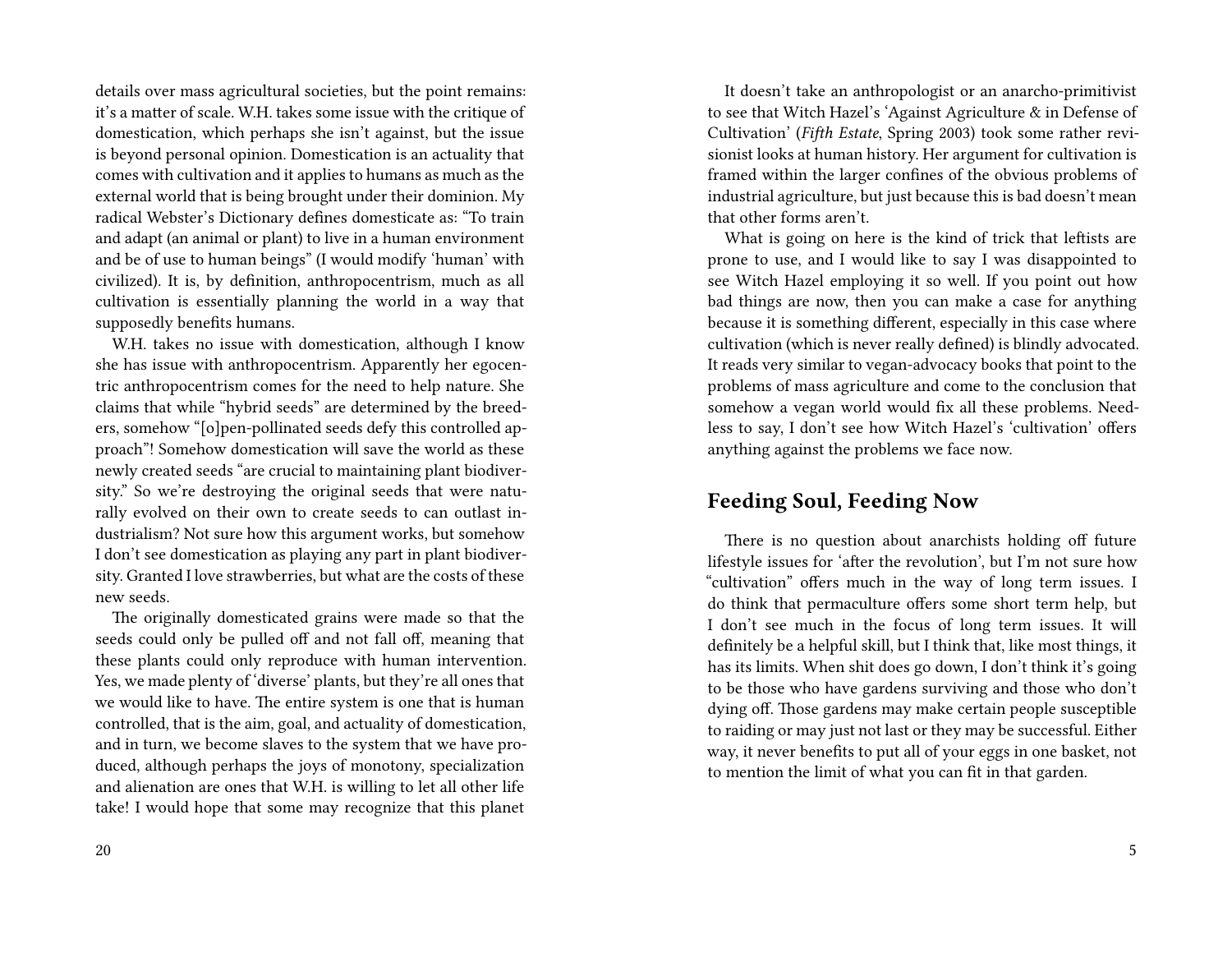I'm not a fan of spending time thinking about what the future may hold or what exactly will happen once civilization collapses as it surely will. Regardless of what genius plots people may be able to think up, people are going to do some crazy shit in order to try and sustain their 'life'. I won't focus on the entire picture here, but it seems to me that if people have interest in surviving the collapse, their best bet is learning gathering and hunting skills (and I'm not just talking about road kill here, once those cars stop running there won't be any left, better start learning and reconnecting here and now). There are far more options in gathering and hunting than there are in any kind of cultivation and it's probably a safe assumption to say that mobility is always going to be of the utmost importance.

If any kind of growing is going to be of use, it would be a blind seed spreading rather than gardening. I think any kind of anarchist practice would move as far away from property as possible and that sure isn't coming from gardens. The bottom line as far as planting goes seems to be that if you wish to be successful, you should mimic the growth that existed before civilization was inflicted upon this area. It makes sense not only in bioregional thinking, but in the fact that it flourished here before without human interaction so it can do it once again. Minimal effort, maximum output, and little human control. My emphasis is on rewilding, not re-planning the world around me.

# **In search of the primitivists**

The most interestingly concocted part of 'Against Agriculture' was the 'Ancient Ways' section, which I would gather was the main reason this piece was written. I'm confused about Witch Hazel's references to "primitivist" "theory"; I don't think there's anything holistically theoretical about it really. The history of civilization is, rather non-coincidentally, people, once the boundaries have been set up and constantly need to expand, will constantly go to war as competition over 'resources'. These are the same reasons that the modern state goes to war, albeit aided by super-technology. Regardless, it comes back to an issue of scale. Most horticultural peoples have accepted the warfare as a part of everyday life, and death is more inconsequential, perhaps even a means of population check.

These are the ways in which horticultural society can be appropriated to last longer and make a smaller impact. You have no other option in the long run than but to accept the warfare as part of the system, because horticulture is an ecologically taxing way of life. Once you step out of the true ancient ways, you are faced with this reality. The evidence of this is our past and the present in every aspect, just as the war on Iraq is over competing resources in a globalized economy. The more things change, the more they remain the same: the issue is scale, and frankly I'd rather see all of it destroyed than try to fix a system that was unnecessary from the beginning.

# **The deprivation of domestication**

However, it's not much of a stretch to compare this kind of warfare as the result of deprivation that comes from monotony as we see it so clearly today. This is an essential part of an anarcho-primitivist critique, being that the beauty of life comes from the spontaneity and chaos of living wildness. Foragers have no need to recognize any kind of necessity or schedules, nor are they tied down to any particular region. Their lives flow around what they would like to be doing as opposed to what they have to be doing.

Horticulturalists isolate themselves from the rest of the wild world and become dependent upon a certain circumstance. They have more freedom to change their location and some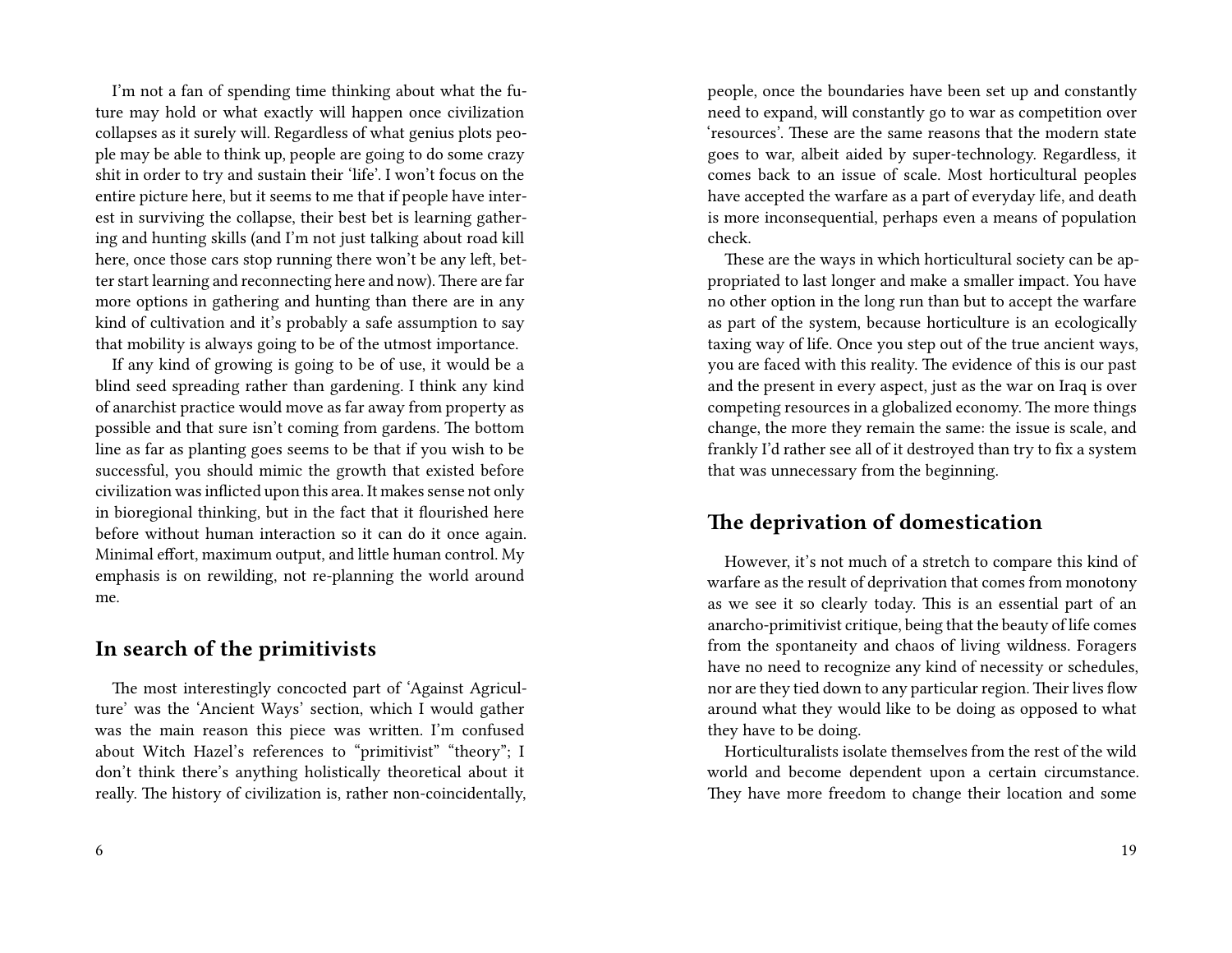ten). What you are left with is a growing population who owns 'stuff' and is requiring steady access to certain 'resources' and 'territory'. Inevitably there will be clashes and there will be others who take up this way of life.

What you see historically when you look at horticulturalists (with very few exceptions, as mentioned earlier) is the origins of the 'war machine' that we have to live with today. Specialization allowed for some people to become more skilled in fighting and this became all the more necessary as others would compete for 'resources'. Horticultural peoples are above all recognizable by the high social value put on warring and raiding, in which indiscriminate killing would occur. There is a qualitative difference between this and modern warfare, since the peoples knew each other intimately.

Those who are competing for 'resources' are those who have lived around each other for long periods, often moving from enemies to friends. They are tied by a complex past which can be altered through marriage or necessity, and thus, your enemies are not strangers to you. In the highlands of Papua New Guinea, for example, there are various relations between tribes. There are mokas, huge ceremonies in which enemy tribes 'flatten each other' with gifts and thus defeat them. These take place roughly 3–10 years apart, but almost every ten years you will have some level of warfare, which can either be mock battles highlighted by name calling, intense physical battles or raiding. All of which are followed by roughly a decade of political and social readjustments resulting again in battles. Throughout this process, property lines are moved back and forth, populations rise and get cut back. What you have is essentially "war as an ecological process" as anthropologist Andrew Vayda has argued.

Horticulturalists are extremely brutal and battle prone. There are periods where fighting may not escalate beyond name calling, but it is not unheard of for it to extend to points where entire peoples were systematically wiped out. These

linear and the "primitivist" critique points towards what has happened. I don't think there's many guesses about it, and I'm not sure that Witch Hazel has done much to really contend it aside from what anarcho-primitivists that she knows have to say (which is not any kind of anarcho-primitivist ideology).

I'm not really sure about any kinds of "misconceptions" about the dawn of food cultivation representing a very real difference in how humans co-existed with their world. This isn't anything explicitly "primitivist", but a common understanding within fields of anthropology and general human history. Regardless, I'm assuming that "fall from grace" being in quotation marks would make it a quotation, although there's nothing that would actually implicate this being a "primitivist" theory. Despite the obvious consequences of domestication, it's probably safe to assume that using the very loaded words/phrases ("fall from grace", "impurity" and "fundamentalism") does make us anarcho-primitivists sound like religious fanatics, but this is where it gets good. Witch Hazel seems to think that if you botch things up enough, then it'll become the truth. So here we go.

W.H. states:

"A basic misconception…about 'primitivist' theory is that the dawn of food cultivation some 10,000 years ago represented the 'fall from grace' of humanity, and that everything that has been developed since that point has been tainted with the impurity of 'domestication' and 'civilization'."

Again, I don't see the misconception here aside from an attempt to undercut this rather elementary understanding of human history as some kind of insane, religious theory. Food cultivation is marked by domestication, this is basic, civilization begins with the complex social situation that occurs with food cultivation, and this is basic. What's the problem here?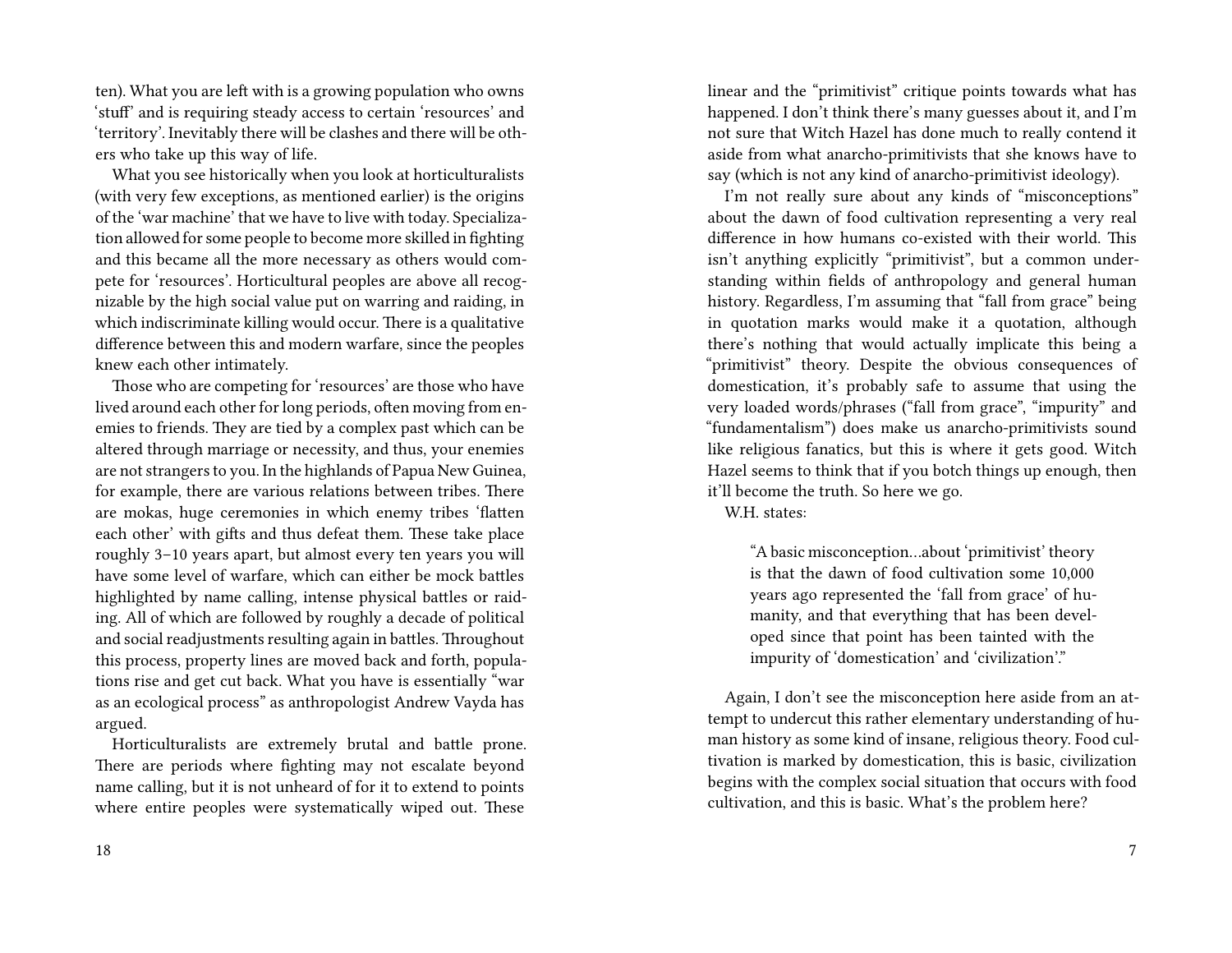She continues: "this simplistic analysis reflects the same reductionist logic that has led to the social diseases of modern life." This is probably one of the best sentences in the whole essay! The analysis became simplistic when the author (dear ol' W.H.) simplified it. How it is reductionist is beyond me, unless you want to extend that statement and point to any kind of broad statement being reductionist. Regardless, we'd be implicating language as a whole (which the AP critique does) and then nothing would be worth arguing. Either way, I'm not sure how a connection is made between a "primitivist theory" and "the social diseases of modern life." Straw person anyone?

The argument goes on to show that somehow cultivation wasn't much of a difference at all, and from this point cultivation is anything from spreading seeds (via defecation) to agriculture, either way, the author makes no distinction in her sources here. Cultivation is suddenly "likely a simple adaptation for survival", but there is no evidence of this and unfortunately her blanket statement doesn't make it true.

# **Ancient Ways? A Critique of Cultivation**

However, cultivation does have specific definitions whether W. H. likes it or not. Webster's even goes so far as to define it as: "To prepare or improve (land), as by fertilizing or plowing, for raising crops". I may have to check, but I'm pretty sure that the author of that bit wasn't an anarcho-primitivist, and by their definition, cultivation is limited to agriculture since this definition points to "fertilizing or plowing", a distinction that separates horticulture and agriculture. So far from shitting seeds, we actually have a permanent human impact on the soil via plowing. Given the clear fundamentalist edge that Webster's tends to carry, I'll settle for cultivation meaning the still anthropocentric "prepare or improve…for raising crops".

#### **Sedentism, the War Machine**

Cultivation is always egocentric; it is done for the benefit of a certain person/s. As mentioned earlier, cultivation is a directed effort, meaning that it's not like going out and hunting a wild animal or gathering wild plants, but it is an entire process, from start to finish that is intended for specific peoples. What happens is that a certain amount of land has been claimed by a specific group giving the implicit understanding that what happens on that land is no longer for the whole of the earth, but for those people who have now considered it theirs. By virtue of this, you have initiated the idea of 'property' which is completely alien to the world prior to this action and is unlikely to be recognized as different. Following from this, those peoples now have to ensure that this area, which is theirs by right of labor, must be kept as theirs. But why would anyone distinguish between any bits of land when there is no concept of property? The result is that this area must be guarded from outsiders who may come and take what is 'theirs'.

If you want to be realistic about horticulture, you need to look at the social realities. Humans in a 'natural' state live in a state of anarchy, and this was highlighted by the millions of years that humans lived as foragers without making permanent impacts and maintaining egalitarianism. Violence exists at all levels and all forms of societies, this is unquestionable. However, as an anarchist, it seems important to highlight a certain historical occurrence that make a stark difference in the ways human societies have acted with one another, primarily the creation of power.

By a very elementary anarchist critique, we understand the consequences of property as being at the cost of some thing else. What happens is that once people settle (become sedentary) and have an ample food supply, they are able to go against the natural 'binds' that keep populations in check and they are able to own more since they don't have to carry it around (as of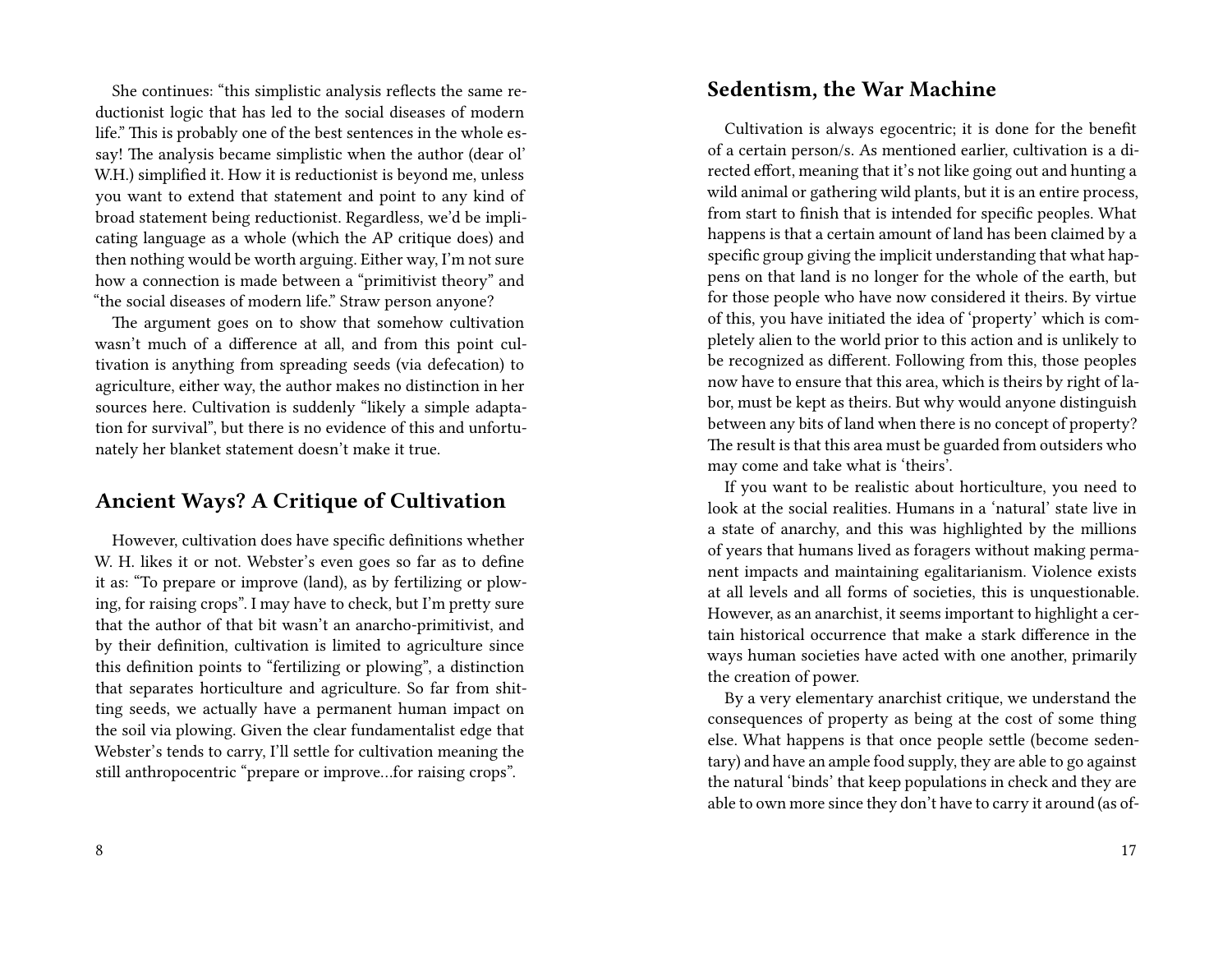whose conception of the sacred is diffuse, paradoxical, and horizontal — and agricultural civilization (or more generally, delayed-return economies) — whose notion of the numinous is vertical, ranging from a generalized sacred authority to the intense experience of unitive trance." The idea that your mode of production is replicated through all social means of your life can be seen throughout every society. The foragers live their spirituality, because they live as a part of the world, their sources of life are thus as abundant as their spiritual connections. Those who cultivate are relying on the ends of their labor, their faith replies. Everything is a delayedreaction, especially their gods, and their relation becomes more increasingly mediated through specialists.

The dynamic is different between agriculturalists and horticulturalists who are not as alienated (and thus not as religious), but this doesn't change the underlying issues. Perhaps some comparisons are in order: when a yuppie buys stock, they pray for its endurance, or when a person buys a lottery ticket they pray that it will bring them good fortune. These aren't the acts of those who already have what they need, but those who are in a situation of spiritual deprivation or need (greed in this case). To say that Indian farmers pray for the endurance of the seeds is saying nothing more than they pray for the endurance of their livelihoods. This is not the same as praying for the extreme excesses above, but it all relates to the delayed-return, which we breathe, eat, sleep, and dream. Their relation with seeds (though the dependence is intrinsically no different than a foragers or one of us) is directly related to their relatively more direct act of food cultivation. There are huge differences here, but let's not let the more minor distinctions paint a picture of something that isn't there. Indian society is stratified and there are those who are marginalized and exploited by it. Their relation to seeds and goddesses says nothing more than it's better to diversify faith than put it in one god, it just makes sense to have other options when desperate.

As far as the gradations between horticulturalists and foragers, which W. H. has lumped together in her vague usage of 'cultivation', there are differences. When you look historically at the situation, it becomes easier to make an analogy to the situation: everyday, there is a transition period while the sun rises or sets, but outside of this short period, you always know damn well when it's day and when it's night. Regardless, it is important to realize that cultivation is just as much the bottom line for horticulturalists onwards, applying equally for Papua New Guinea highlanders to the Mid-Western United States.

The kind of groundless blanket statements are carried out to even further extremes as we follow the 'Native Americans could do no wrong' logic. Are we supposed to be surprised that "[e]ven today" people thrive on horticulture (no mention here of course of the problems those people are having in today's world)? I guess that means that it could last forever! Follow this further, even today people thrive on globalized, capitalist culture, does that say anything? W.H. needs to take a serious critical look at the human history since cultivation and not just think about how nice gardens are. What you will find is that horticulturalists always have property, hierarchy, are prone to institutionalized power roles, and are the originators of the modern military system.

Any way you look at it, you still have to come back to the idea that somehow cultivation is an "ancient way". As mentioned earlier, cultivation dates back only 13,000 to 10,000 years, and in this it spread very sporadically until various technological advancements made colonization more feasible on a large scale. When you juxtapose that against the millions of years that we've lived as foragers, it's hard to say that 1% of human history is ancient anything.

Cultivation is a recent adoption to human culture, and I don't think it's a stretch to say that it was one of the worst ideas yet. The same mentality that would place horticulture as ancient would have to say that books are ancient compared to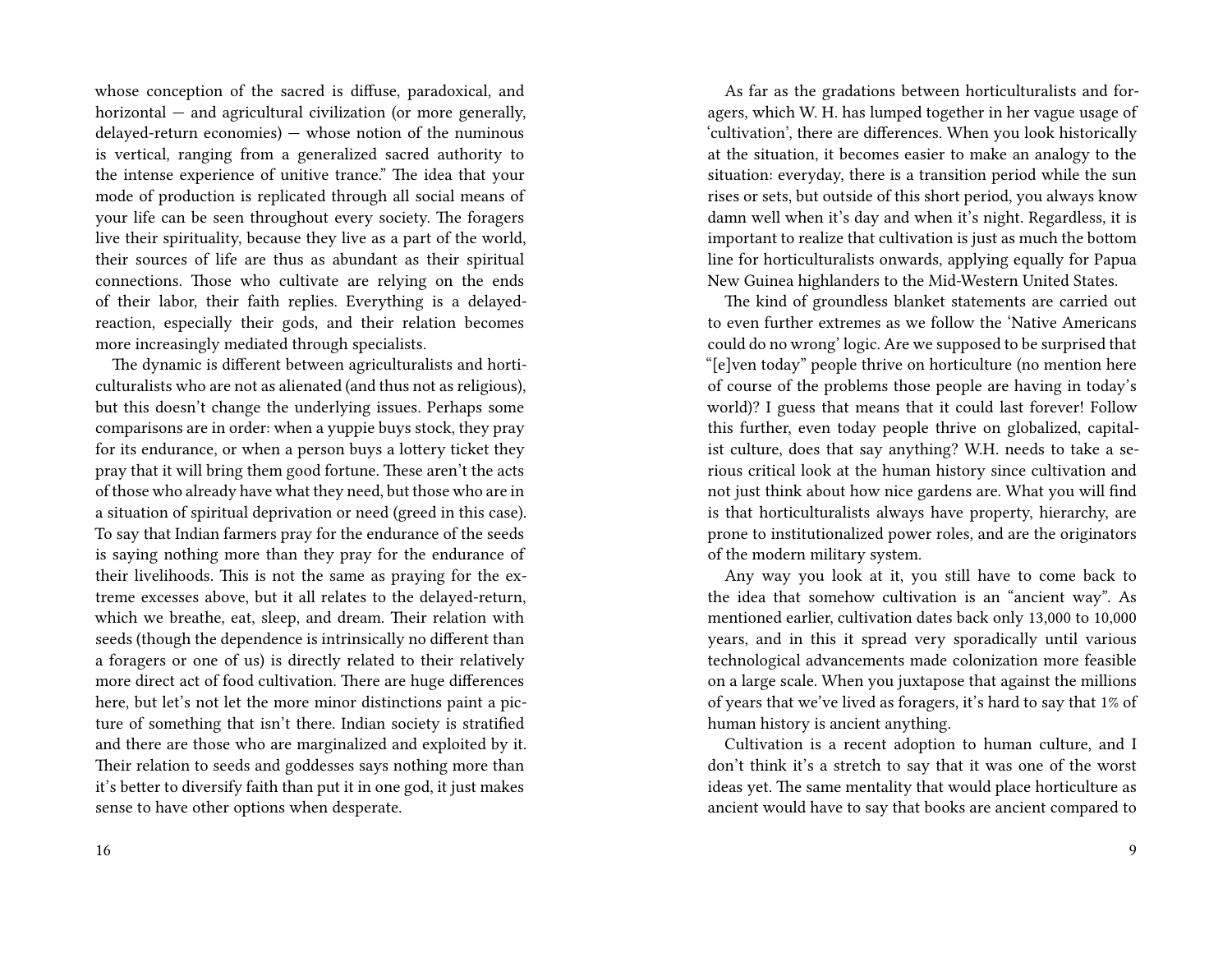computers. The point being that older does not equate with "ancient". Again, just because it isn't as bad doesn't mean that it is any kind of ideal either.

# **Against Horticulture: the Origins of Civilization**

Perhaps I'm a "fundamentalist", but I think that is irrelevant to this purely revisionist and deluded view of human history. Cultivation is not "the simple act of collecting seeds and replanting them elsewhere" and I have no idea where that definition comes from, or how that relates to horticulture. Horticulture is an invasive process. It can be far less destructive than our current agriculture, but what is that saying? A bullet kills as surely as a bomb; the issue seems to me to be of scale, which W.H. ironically points out later in her essay, but I'll get to that.

Let's start looking right here in North America where "dozens of Indian groups practiced [horticulture] without the trappings of civilization" with the later qualification of "aside from that which was imposed upon them". What you will find is similar to the rest of the world where horticulture was practiced. The majority of peoples, aside from the Plains Indians, practiced horticulture, which was still probably no more than 2,000 years old. They had property and the 'Iroquois Confederacy' held a large portion of the upper-east coast. Being the model for many later forms of democracy and even some 'anarchist' confederations, it's hard to say that this wasn't an institution of power over a relatively large area, meaning that these people were able to effectively control one another. That large of an area isn't likely to feel the same about everything and there wasn't a shortage of fighting and raiding.

In fact you'll find that there are the "trappings of civilization" not only here, but across North America. In fact, it seems that power roles (chiefs), there is a kind of stratification that originates here. This is why anarcho-primitivists focus on the dawn of domestication as the origins of our current dilemma, because above all else, this is the definite event in which the social ills we are all faced with now begin. It's not like this is some kind of made up distinction, it is something that is clear and persistent throughout horticulturalists and almost always not present in gatherer-hunter kinships.

As far as horticulturalists go, they are almost always patrilineal, meaning that in a property owning society, property and relations are recognized through the males, giving an economic-political upward thrust. The most socially valued acts are granted to males (such as the growing of yams by males only for the Trobrianders [the yams have a social importance akin to money in capitalist societies]) and women are systematically pushed into lower social positions.

#### **Sacred life versus the distant god/s**

The new age co-option of such traditions as goddess religions arise later in the cultivation timeline through certain agricultural societies that W.H. later draws on: "When farmers in India plant a seed they pray for its endurance." Much as vegans uphold the ideal of ahimsa (a Hindu belief linked most commonly with the sacred cow) is similar to this in that it is giving a very one-sided look to what is the social circumstance. The cow is sacred because it provides life, not in its death, but through the milk it gives and the labor it provides. The seed is sacred because it is their source of life.

In his excellent work, Wandering God, anthropologist Morris Berman makes some extremely important distinctions that draw out the differences that underlie this kind of religiosity. He distinguishes the two: "[Hunter-Gatherer] society (or more precisely, immediate-return economies) —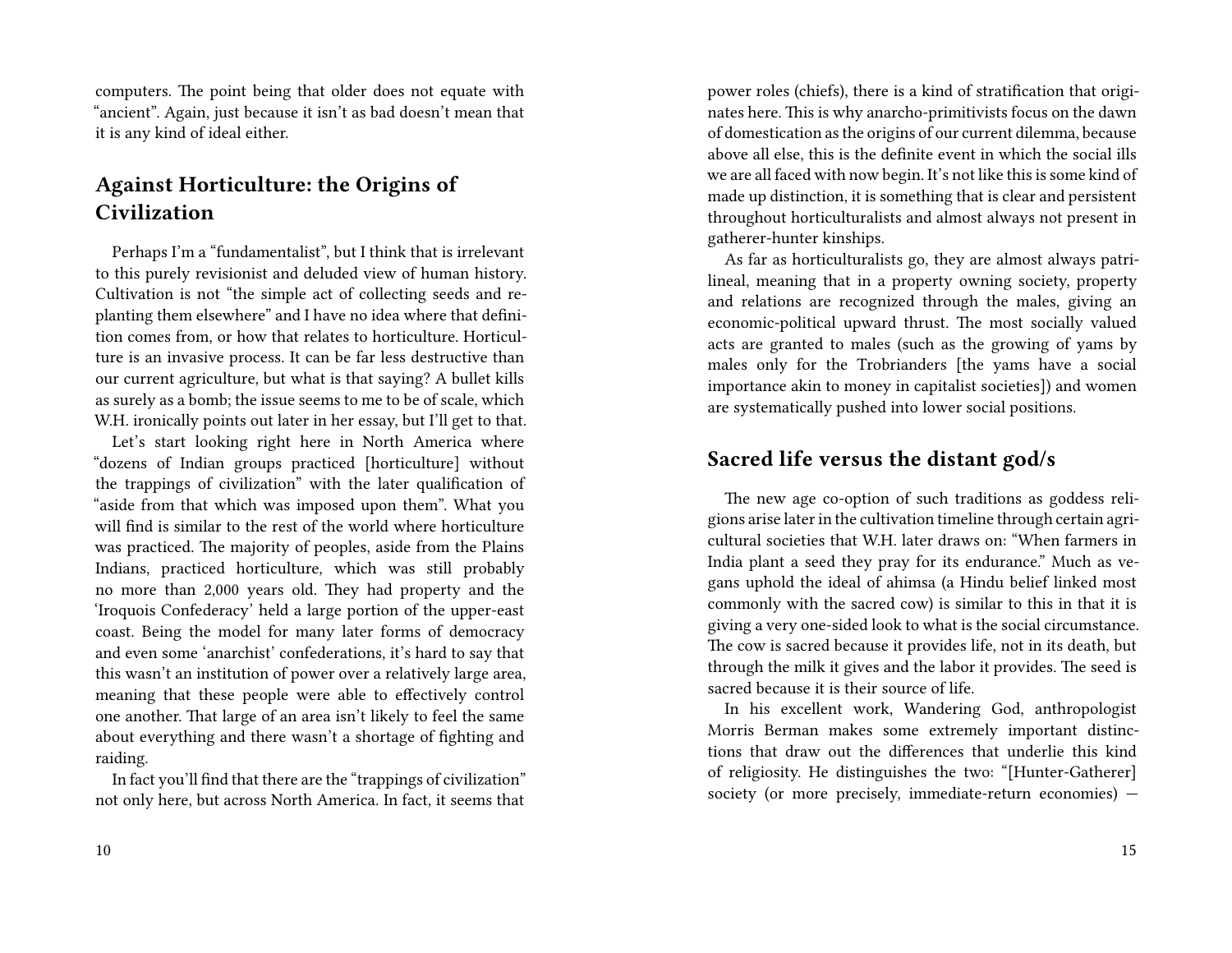resent an anomaly among foragers because the women bring in little to none of the subsistence. They are thus socially degraded as males see themselves as the bearers of the whole society. The importance of the mother-child relation is thus degraded and the domestic becomes secondary to the direct roles of sustenance. This juxtaposes rather harshly against other foraging societies such as the !Kung in which women bring in 60– 80% of the food and communal relations are much more highly regarded.

It's hard to say that the principle of who brings in the calories gets treated good is the primary factor. Youths and the elderly are figured highly in gatherer-hunter societies, although again this relation is different for the Inuit. The elderly and youth aren't treated badly, but there are practices of female infanticide and it is considered noble for the elderly to commit suicide (it is important to remember that this means they socially uphold this and it's not a case of those around them saying things like, "isn't it time you killed yourself?"). What seems to underscore this is the issue of abundance with equal access. A male, female, or other can not be kept from going out and collecting enough to care for themselves when they have the skills that come with the foraging life.

When you create property or limit ability, you are thus concentrating the ability to live. Women are perfectly capable of gardening and still collecting in horticultural societies, but the males own the gardens and thus control the surplus (not to mention the anthropocentrism here considering limited access for other animals or the cycles of life). As we've seen throughout all of history, those who control the surplus control the people, but we've also seen that the lifeway we've existed in for 99% of our time here has intentionally kept societies from allowing this kind of concentration.

Anarchy, in its truest form, is our heritage, and it denies any means of control, and thus any kind of power and property. While horticulturalist societies are often lacking any formal

you can see many just by looking at the dynamics of the foragers of the Plains with the horticulturalists who surrounded them. They adopted many of the horticulturalists values and raiding and war parties took a rather high social role. There were wars and massacres, but I guess you'll have these things right?

When you look upon the ruins of the civilizations that grew along the Mississippi River, you'll find huge mounds or pyramids if you will. Perhaps these were just past time buildings for horticulturalist people and not any sign of extreme social hierarchy and stratification as you had in every other civilization that built pyramids (including numerous North American ones). I guess the Inca never really did have civilization though even if they did have a ranked society in which peasants were ritualistically slaughtered to appease the gods as the soils were wrenched. Perhaps there weren't institutionalized sexual divisions of labor among sedentary peoples of the Northwest either?

Now don't get me wrong, I'm not saying that these are the same as what is here now, but I see no reason to call them what they are not. The horticulturalists here tended to be rather civilized to the point that foragers surrounding them even adopted some of their belief systems (arguably of necessity). I think there's substantial reason to believe that these people were hardly "egalitarian" on any kind of a holistic basis. I digress though, my interests as an anarchist aren't to tell people how to live, but to try and destroy the systems the make true autonomy impossible, namely civilization. Frankly, the Yanomamï practicing a rather brutal form of horticulture doesn't affect me here, but if I'm claiming to be an anarchist and pointing in certain directions, why would I point to something that's not anarchy?

W.H. has expressed disliking to the idea of burning out sections of forests to me before, but what is the process of horticulture? Almost all remaining horticulturalists live in